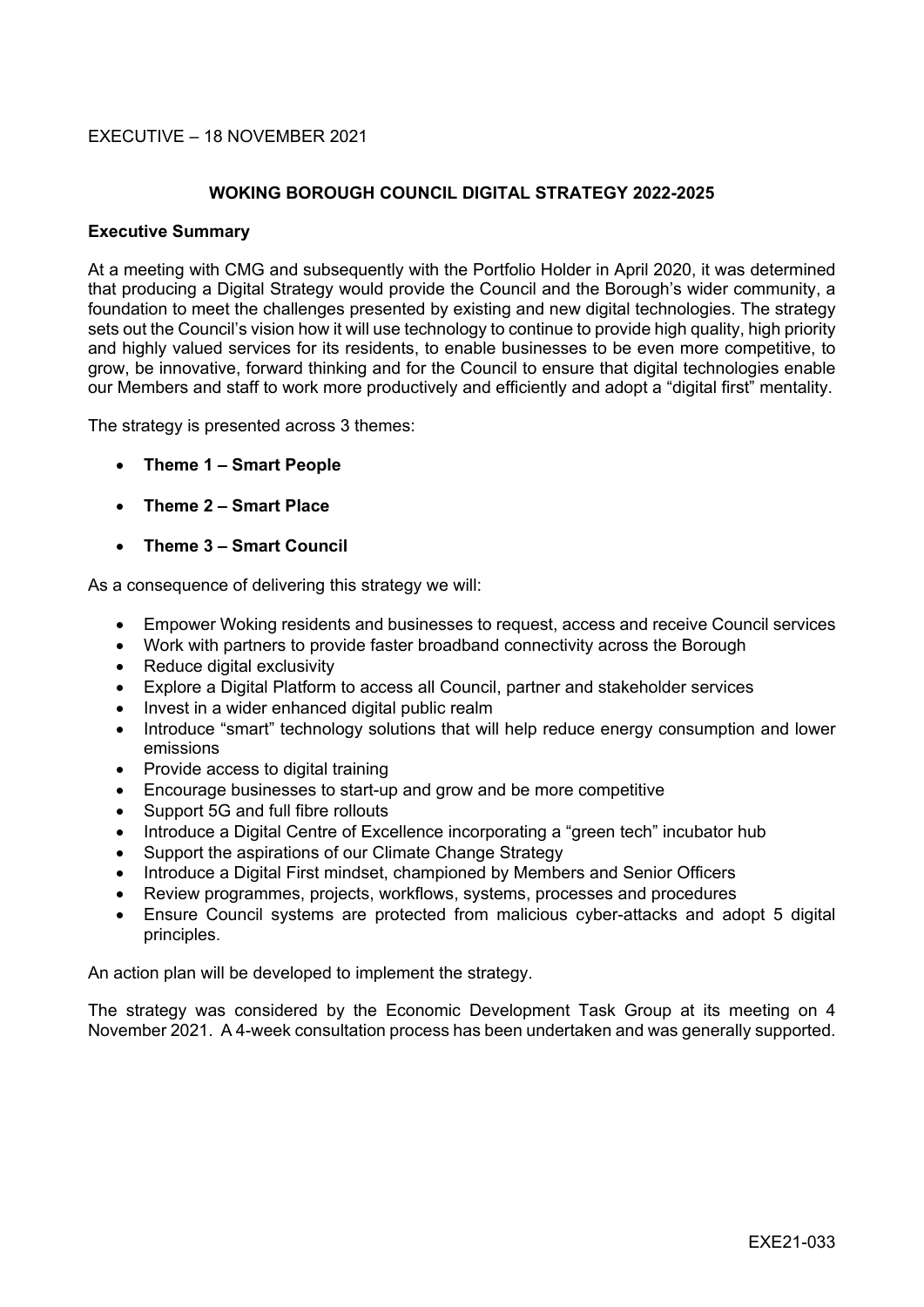## **Recommendations**

The Executive is requested to:

# **RECOMMEND TO COUNCIL That**

**the Digital Strategy 2022-2025, as attached to the report, be approved.**

## **Reasons for Decision**

Reason: The priorities identified in the Digital Strategy 2022-2025 will positively impact and support Woking's businesses, residents and its wider community.

The item(s) above will need to be dealt with by way of a recommendation to Council.

| <b>Background Papers:</b>                              | None.                                                                                           |
|--------------------------------------------------------|-------------------------------------------------------------------------------------------------|
| <b>Reporting Person:</b>                               | Giorgio Framalicco, Director of Planning<br>Email: giorgio.framalicco@woking.gov.uk, Extn: 3440 |
| <b>Contact Person:</b>                                 | Chris Norrington, Business Liaison Manager<br>Email: chris.norrington@woking.gov.uk, Extn: 3900 |
| <b>Portfolio Holder:</b>                               | Councillor Kevin Davis<br>Email: cllrkevin.davis@woking.gov.uk                                  |
| <b>Shadow Portfolio Holder:</b> Councillor Ian Johnson | Email: cllrian.johnson@woking.gov.uk                                                            |
| <b>Date Published:</b>                                 | 10 November 2021                                                                                |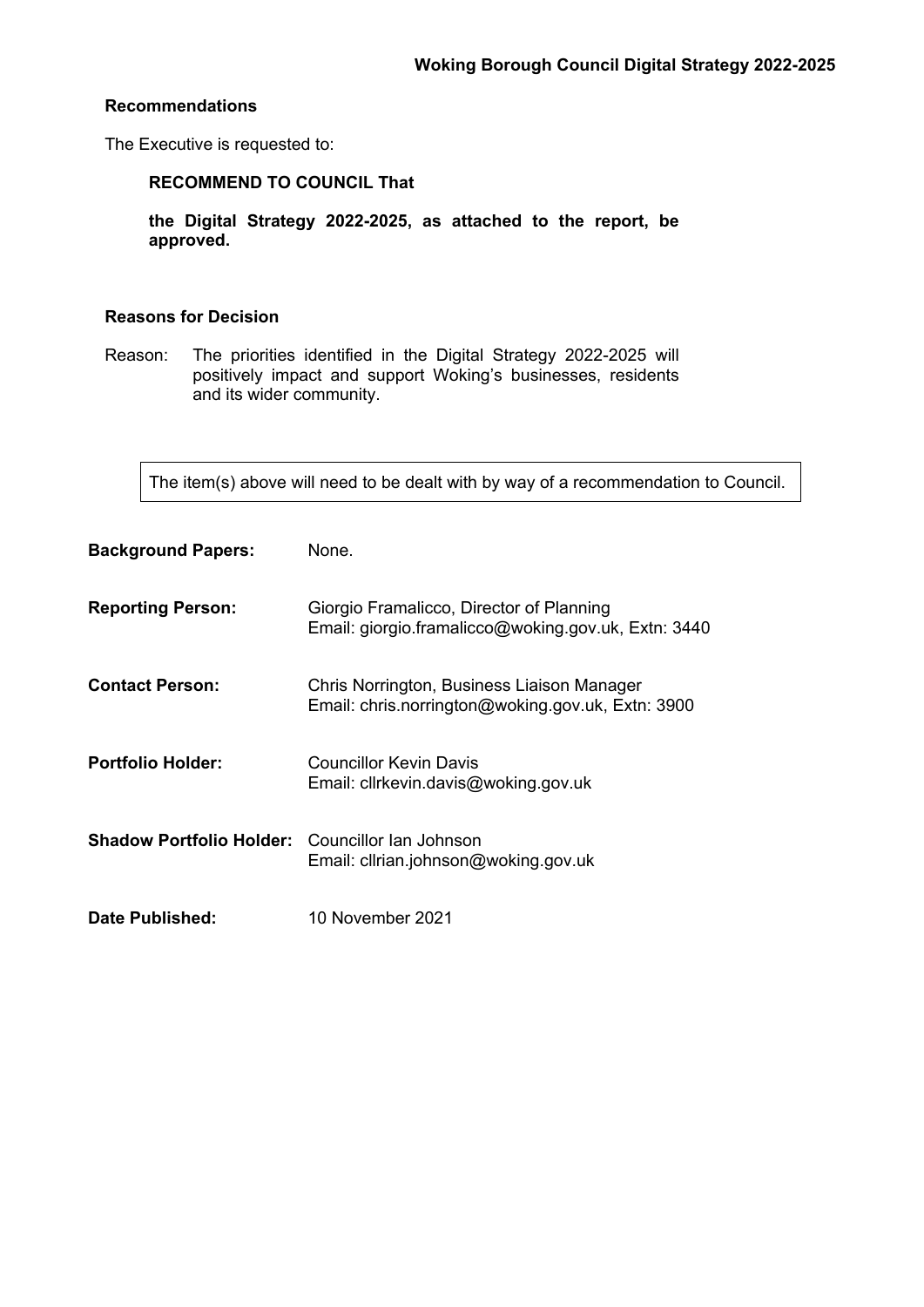## **1.0 Introduction**

- 1.1 The UK's Digital Strategy, which is part of its Industrial Strategy, sets out key principles which can be adopted in Woking. These include investing in infrastructure, giving access to digital skills, making the UK the best place to start and grow a business, all businesses becoming digital businesses, and a leader in serving its citizens online.
- 1.2 Aligning Woking Borough Council's digital strategy with both regional and national strategies will enable investment locally, de-risk duplication and forms a key part of a wider UK geographical digital agenda.
- 1.3 Having a collaborative approach to digital infrastructure, inclusion, architecture, services and products, driven, enabled and empowered by the Council will ensure that our residents, businesses and visitors receive cutting edge technology which will benefit the community in which they operate. The Council cannot achieve its digital ambitions alone, it needs strong and effective partnerships to develop a shared vision.
- 1.4 This strategy sets out the Council's vision on how residents, businesses, and the wider community interacts with the Council in order to request, access and receive services. To meet these changing expectations the Council must enhance and expand its digital offer.
- 1.5 The Digital Strategy is attached as Appendix 1

## **2.0 Digital Themes**

2.1 Theme 1: Smart People

We will help the people of Woking get the most out of digital technologies in their homes and communities, helping to improve the health and wellbeing of our residents and visitors and enrich their lives.

Empower Residents to use our services digitally.

Help excluded parts of society to become digitally included.

Seek to introduce a Digital Platform.

Increase broadband speeds for residents.

#### 2.2 Theme 2: Smart Place

We will unlock the Borough using smart technologies and give the Borough's businesses and residents a competitive edge through digital infrastructure and advanced connectivity, promoting the Borough as an enterprising, vibrant and sustainable Borough with a strong, growing digital economy.

- Support 5G rollout.
- Promote the Borough as a digital place to live, work, play and learn.
- Grow the technology community to attract more technology companies to the borough
- Develop Woking as a "Smart Borough".
- Safeguard our high streets working with technology to remain relevant.
- Seek to introduce a Digital Centre of Excellence supporting a "green tech" incubator hub.
- Seek initiatives to make the Borough a safer place to work and live.
- By using digital technologies, support the aspirations of The Council's Climate Change Strategy.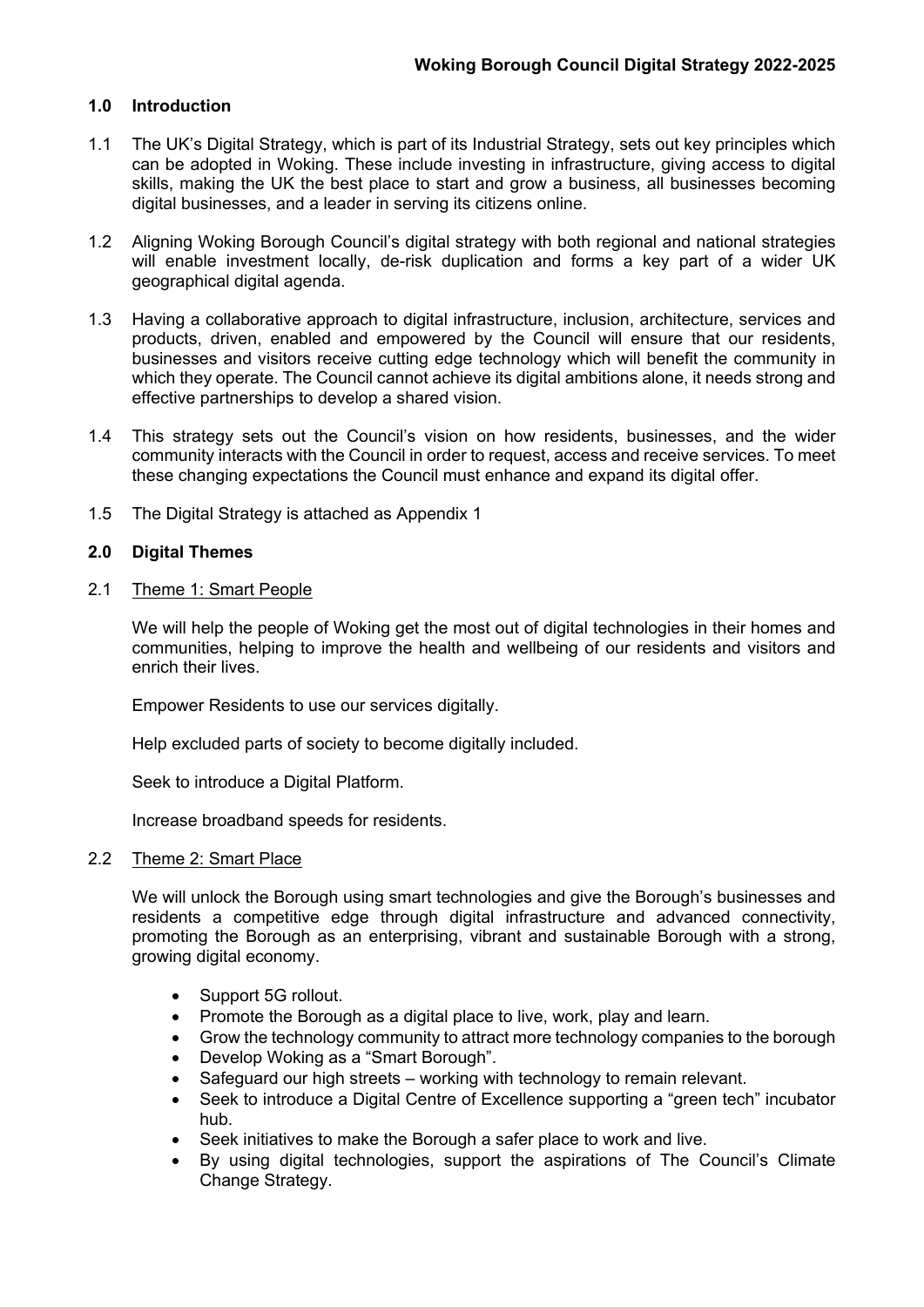## 2.3 Smart Council

We will optimise how the Council uses digital to work smarter: more efficiently, more productively, to innovate and collaborate, to adapt and make informed decisions.

- Introduce "Digital First" as a concept.
- Review programmes, projects, workflows, systems and procedures to understand where efficiencies can be made.
- Ensure our systems are not susceptible to malicious cyber-attacks.
- To adopt 5 Digital Principles.

#### **3.0 Smart Future**

3.1 A detailed action plan will be produced in order to realise the ambition set out in the strategy. A series of performance measures have been set out to assist. Although the strategy itself doesn't have any cost implications, the action plan will identify costs, external funding and private sector investment.

## **4.0 Corporate Strategy**

- 4.1 People A healthy, inclusive and engaged community Theme 1 of the digital strategy seeks to empower residents to access all Council services digitally, to reduce digital inequality and to improve health and safety through digital initiatives.
- 4.2 Place An enterprising, vibrant and sustainable borough Theme 2 identifies digital technologies to ensure that the Council creates a strong and vibrant economic hub, supporting businesses to grow and remain competitive, to nurture start-ups, and the enables further digital infrastructure investment to attract more businesses.
- 4.3 Us An innovative, proactive and effective Council Theme 3 addresses the concept of Digital First, especially in modernising working practices. Digital First as a concept flows through each theme. Digital innovations, investment in infrastructure and external funding will be attributed to the strengths of our partnership working. The forthcoming business review will include recommendations for digital technologies to be used to deliver best value for taxpayers. Finally digital resources will be provided to ensure that staff are equipped to perform their roles.

#### **5.0 Implications**

#### Finance and Risk

- 5.1 The Digital Strategy provides clear direction and focus with respect to its objectives upon which future financial decisions can be based.
- 5.2 The strategy itself does not have any associated financial risks. The forthcoming action plan will identify required expenditure and any internal funding requirements will be identified and approved via the Council's normal approval procedures.

#### Equalities and Human Resources

- 5.3 The Digital Strategy reflects the Council's ambitions to promote equality and address inequalities in Woking. An Equalities Impact Assessment will be completed alongside the forthcoming Action Plan.
- 5.4 The Digital Strategy will support staff in understanding the strategic direction of the Council's vision for technology to improve procedures, practises, projects and workflows. Members and Staff will continue to be consulted.